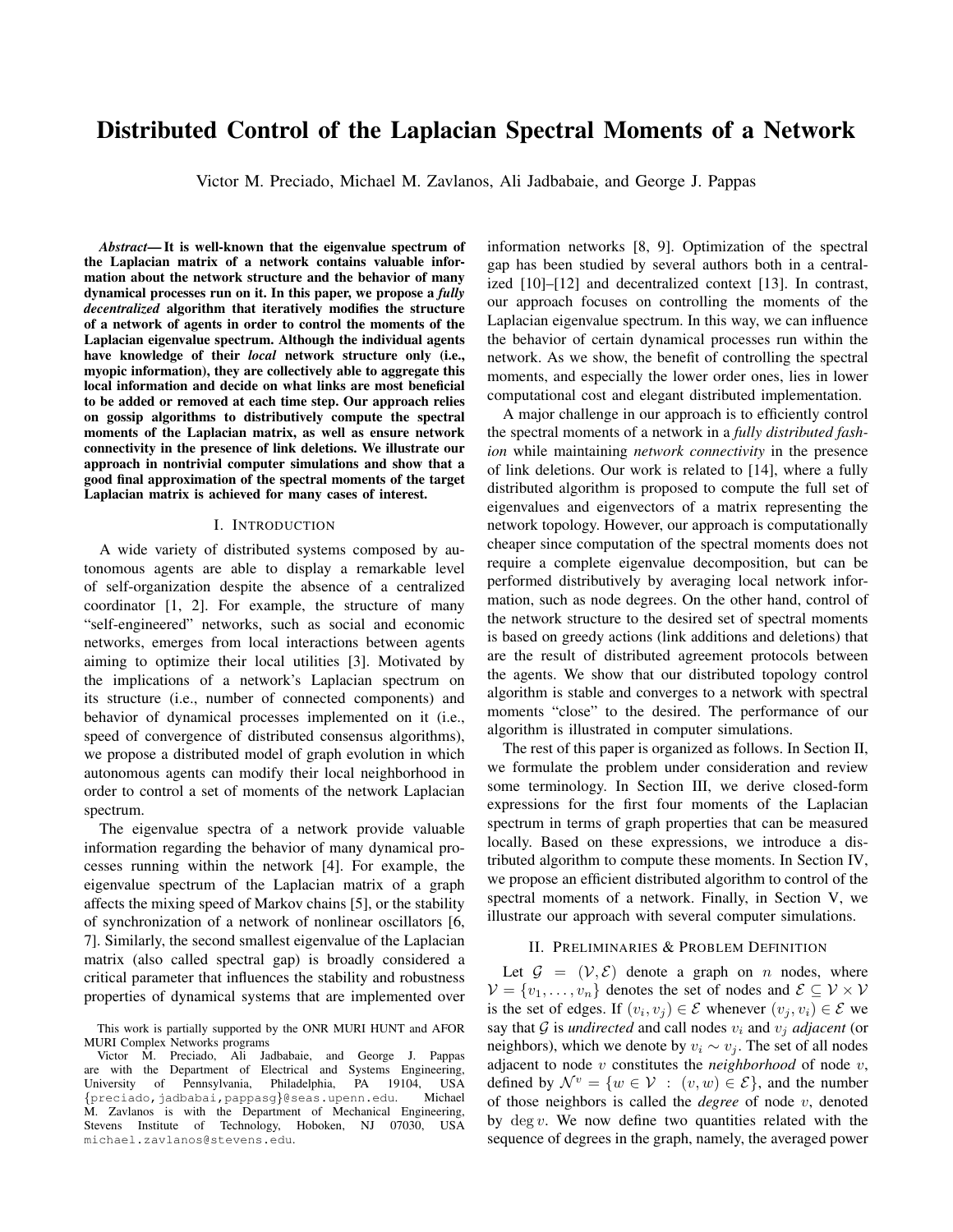sums of the degrees  $W_k = \frac{1}{n} \sum_{v \in \mathcal{V}} (\deg v)^k$ , and the empirical degree correlation  $C_g = \sum_{v \in \mathcal{V}} \sum_{u \in \mathcal{N}^v} \deg v \deg u$ . In this paper, we consider finite *simple* graphs, where nodes are connected by at most one edge with no self-loops.

We define a *walk* from  $v_0$  to  $v_k$  of length k to be an ordered sequence of nodes  $(v_0, v_1, ..., v_k)$  such that  $v_i \sim v_{i+1}$  for  $i = 0, 1, ..., k - 1$ . We say that a graph G is *connected* if there exists a walk between every pair of nodes. If  $v_0 = v_k$ , then the walk is closed. A closed walk with no repeated nodes (with the exception of the first and last nodes) is called a *cycle*. *Triangles* and *quadrangles* are cycles of length three and four, respectively. Let  $d(v, w)$  denote the *distance* between two nodes v and w, i.e., the minimum length of a walk from  $v$  to  $w$ . We say that  $v$  and  $w$  are k-th order neighbors if  $d(v, w) = k$  and define the k-th order neighborhood of a node  $v$  as the set of nodes within a distance k from v, i.e.,  $\mathcal{N}_k^v = \{w \in \mathcal{V} : d(v, w) \leq k\}$ . A k-th order neighborhood, induces a subgraph  $\mathcal{G}_k^v \subseteq \mathcal{G}$  with node-set  $\mathcal{N}_k^v$  and edge-set  $\mathcal{E}_k^v$  defined as the set of edges in  $\mathcal{E}$  that connect two nodes in  $\mathcal{N}_k^v$ . We say that a graphical property P<sup>G</sup> is *locally measurable within a radius* k *around a node*  $v$  if  $P_g$  is exclusively a function of the neighborhood subgraph, i.e.,  $P_{\mathcal{G}} = f(\mathcal{G}_k^v)$ . For example, both the degree and the number of triangles touching a node are locally measurable within a radius 1. Same is true for the number of quadrangles touching a node within a radius 2.

Graphs can be algebraically represented via the *adjacency* and *Laplacian* matrices. The *adjacency matrix* of an undirected graph G, denoted by  $A = [a_{ij}]$ , is an  $n \times n$  symmetric matrix defined entry-wise as  $a_{ij} = 1$  if nodes  $v_i$  and  $v_j$ are adjacent and  $a_{ij} = 0$  otherwise.<sup>1</sup> The powers of the adjacency matrix is related to walks in a graph. In particular we have the following results [15]:

*Lemma 2.1:* The number of closed walks of length  $\alpha$ joining node  $v_i$  to itself is given by the *i*-th diagonal entry of the matrix  $A^{\alpha}$ .

*Corollary 2.2:* Let  $\mathcal G$  be a simple graph. Denote by  $T_i$  and  $Q_i$  the number of triangles and quadrangles touching node  $v_i$ , respectively. Then  $(A)_{ii} = 0$ ,  $(A^2)_{ii} = \deg v_i$ ,  $(A^3)_{ii} = 2T_i$ and  $(A^4)_{ii} = 2Q_i + (\text{deg } v_i)^2 + \sum_{j \in N_i} (\text{deg } v_j - 1).$ 

Arranging the node degrees on a diagonal matrix yields the degree matrix  $D = diag(\deg v_i)$ . Then, the *Laplacian matrix* L of a graph G can be defined by  $L = D - A$ . Let  $\lambda_1 \leq \lambda_2 \leq \ldots \leq \lambda_n$  be the eigenvalues of L, where 1 is the vector of all ones. One can prove that  $L$  is positive semidefinite and  $\lambda_1 = 0$ . Furthermore, G is connected if and only if  $\lambda_2 > 0$ , or equivalently, if ker  $L = \text{span}\{1\}$  [15]. As a result, we have the following well-known result [16]:

*Theorem 2.3:* Consider a fixed undirected graph  $G$  on  $n$ nodes and let  $\theta_i(t) \in \mathbb{R}$  denote the state variable of node *i*. Let  $\theta(t) = [\theta_i(t)] \in \mathbb{R}^n$  be the vector of all states and assume  $\dot{\theta}(t) = -L\theta(t)$ . Then the network G is connected if and only if,

$$
\lim_{t \to \infty} \theta(t) = \frac{1}{n} \sum_{i=1}^{n} \theta_i(0) \mathbf{1} \in \text{span}\{\mathbf{1}\}. \tag{1}
$$

<sup>1</sup>For simple graphs with no self-loops,  $a_{ii} = 0$  for all *i*.

for all initial conditions  $\theta(0) \in \mathbb{R}^n$ .

Theorem 2.3 says that the graph  $G$  is connected if and only if all nodes eventually reach a consensus on their state values  $\theta_i(t)$ , for all initial conditions. Therefore, connectivity of a network  $G$  can be verified almost surely by comparing the asymptotic state values (1) of all agents, for any random initialization. Note that a similar result can be obtained by application of a *finite-time* maximum (or minimum) consensus [17].

# *A. Problem Definition*

Consider a discrete-time sequence of graphs  $\{\mathcal{G}(s)\}_{s\geq 1}$ where  $s \in \{1, 2, \dots\}$  is the discrete time index. We denote by  $\{\lambda_i(s)\}_{s\geq 1}$  the set of Laplacian eigenvalues of  $\mathcal{G}(s)$ . We define the k-th spectral moment of the Laplacian matrix of  $\mathcal{G}(s)$  at time s as  $m_k(s) \triangleq \frac{1}{n} \sum_{i=1}^n \lambda_i^k(s)$ . The k-th  $\sum_{r=0}^{k} \binom{k}{r} (-1)^{k-r} m_r(s) m_1^{k-r}(s)$ . The first four centralized centralized spectral moment of the Laplacian are  $\bar{m}_k(s) \triangleq$ spectral moments of the Laplacian corresponds to the mean, variance, skewness and kurtosis of the eigenvalue spectrum and they play a central role in this paper. Define further the error function:

$$
CME\left(\mathcal{G}(s)\right) = \sum_{k=0}^{4} \left[ \left(\bar{m}_k\left(s\right)\right)^{1/k} - \left(\bar{m}_k^*\right)^{1/k} \right]^2, \quad (2)
$$

where  $\bar{m}_k^*$  denotes a given set of desired centralized moments. Since the  $k$ -th moment is the  $k$ -th power-sum of the Laplacian eigenvalues, we include the exponents  $1/k$  in the above error function with the purpose of assigning the same dimension to the summands in (2). Then, the problem addressed in this paper is:

*Problem 1:* Given an initially connected graph  $\mathcal{G}(0)$ , design a distributed algorithm that iteratively adds or deletes links from  $G(s)$ , so that the connectivity of  $G(s)$  is maintained for all time s and the error function CME( $G(s)$ ) is locally minimized for large enough s.

In what follows, we first propose a distributed algorithm to efficiently compute and update  $CME(\mathcal{G}(s))$  without any explicit eigendecomposition (Section III). Then, in Section IV, we propose a greedy algorithm where the most beneficial edge addition/deletion is determined based on a distributed agreement over all possible actions that satisfy network connectivity (Theorem 2.3). In this framework, the time variable s increases by one whenever an action is taken (i.e., an addition or deletion of a link). For simplicity, we assume that actions are taken one at a time, although this assumption can be relaxed to accommodate more complex action schemes.

## III. DISTRIBUTED COMPUTATION OF SPECTRAL **MOMENTS**

In what follows, we assume that the agents in the network have very limited knowledge of the network topology. In particular, we assume that every agent  $v$  only knows the topology of the second-order neighborhood subgraph around it,  $\mathcal{G}_2^v$ . (This is the case, for example, for many online social networks, where each individual can retrieve a list of his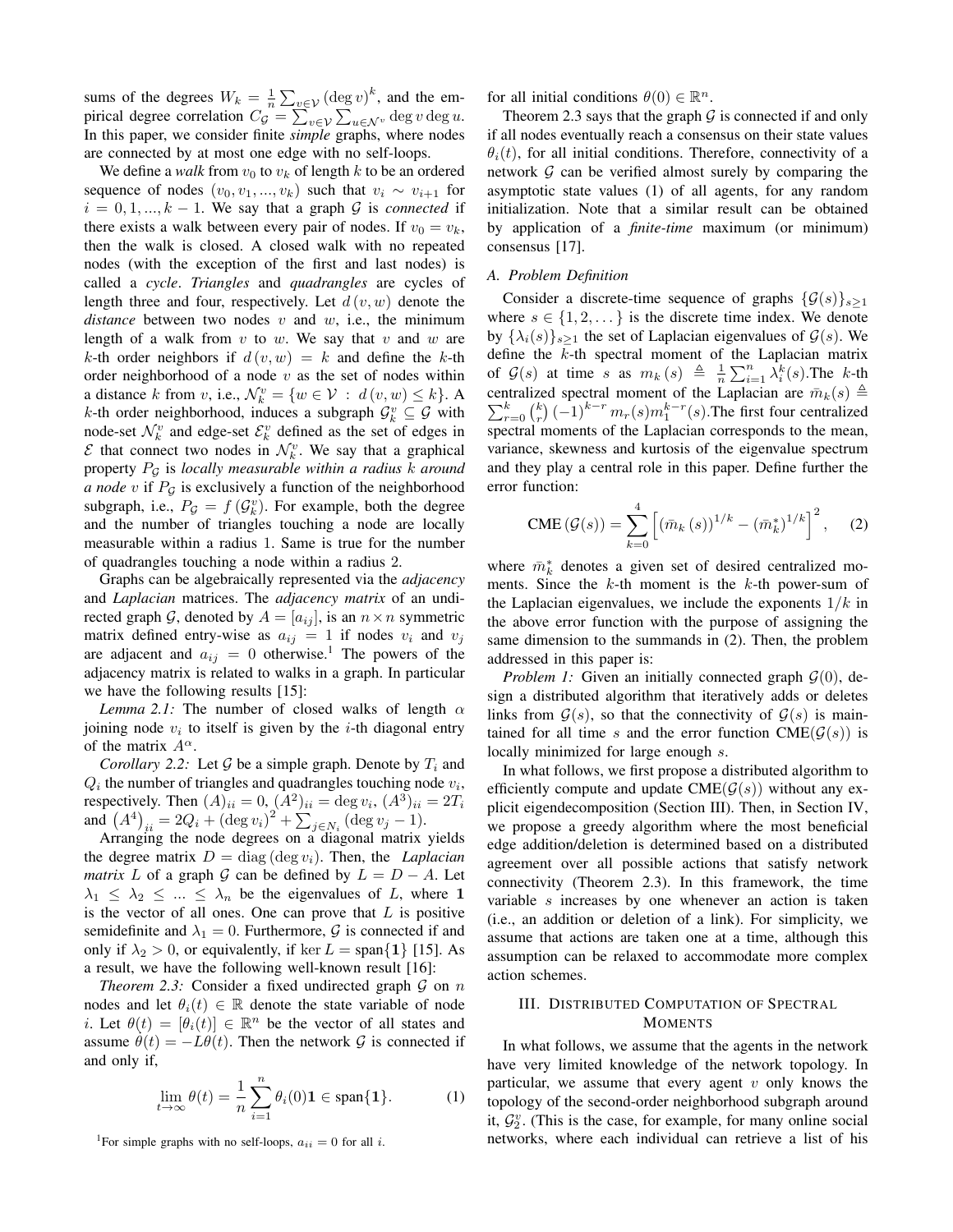friends' friends.) Then, computing the first four Laplacian spectral moments relies on counting the presence of certain subgraphs, such a triangles and quadrangles, in every agent's neighborhood and averaging these quantities via distributed average consensus. In particular, since the matrix trace operator is conserved under diagonalization (in general, under any similarity transformation) the first three spectral moments of the Laplacian matrix of a graph can be written as

$$
m_k(L) = \frac{1}{N} \operatorname{tr} L^k = \frac{1}{n} \sum_{p=0}^k {k \choose p} (-1)^p \operatorname{tr} (A^p D^{k-p}), \tag{3}
$$

for  $k \leq 3$ , where we have used the fact that the trace is preserved under cyclic permutations (i.e., tr ADD=tr DAD= tr DDA). We cannot use Newton's binomial expansion for the forth moment; nevertheless, we may still obtain the following closed form solution:

$$
m_4(L) = \frac{1}{n} \text{tr}(D - A)^4 = \frac{1}{n} \left[ \text{tr}D^4 - 4 \text{tr}D^3 A + 4 \text{tr}D^2 A^2 + 2 \text{tr}D A D A - 4 \text{tr}D A^3 + \text{tr}A^4 \right].
$$
 (4)

Expanding the traces that appear in (3) and (4) we get  $tr(D^q A^p) = \sum_{i=1}^n (\deg v_i)^q (A^p)_{ii}$ <br>  $\sum_{i=1}^n \sum_{i=1}^n (d_i a_{ij}) (d_i a_{ii}) = 2C_q$ , whi t tr $(D^q A^p) = \sum_{i=1}^n (\deg v_i)^q (A^p)_{ii}$ and tr $(DADA) = \sum_{i=1}^n \sum_{j=1}^n (d_i a_{ij}) (d_j a_{ji}) = 2C_{\mathcal{G}}$ , which substituted back in equations (3) and (4) give the following expression for  $k \leq 3$ 

$$
m_k(L) = \frac{1}{n} \sum_{i=1}^{n} \sum_{r=0}^{k} {k \choose r} (-1)^r (d_i)^{k-r} (A^r)_{ii}.
$$
 (5)

For  $k = 4$ , we can also simplify the Laplacian spectral moment, which now becomes

$$
m_4(L) = \frac{1}{n} \sum_{i=1}^n [d_i^4 - 4d_i^3(A)_{ii} + 4d_i^2(A)_{ii} + 2d_i \sum_{j \in \mathcal{N}_i} d_j - 4d_i (A^3)_{ii} + (A^4)_{ii}].
$$
 (6)

Substituting the expressions for  $(A_{\mathcal{G}}^r)_{ii}$  from Lemma 2.1 and Corollary 2.2 in equations (5) and (6) we obtain the first four spectral moments of the Laplacian matrix  $L_{\mathcal{G}}$  as follows

$$
m_1(L) = W_1,\tag{7a}
$$

$$
m_2(L) = W_2 + W_1, \t\t(7b)
$$

$$
m_3(L) = W_3 + 3W_2 - \frac{1}{n} \sum_{i=1}^{n} 2T_i,
$$
 (7c)

$$
m_4(L) = W_4 + 4W_3 + W_2 + 2C_{\mathcal{G}} - \frac{1}{n} \sum_{i=1}^{n} \left( 8T_i d_i + 2Q_i \right).
$$
\n(7d)

Note that the expressions for the spectral moments in equations (7) are all *averages* of locally measurable quantities (within a 2-hop neighborhood), namely, node degrees, triangles and quadrangles touching the node. Hence, we can apply consensus and use the result of Theorem 2.3 to obtain the first four moments in a distributed way.

#### IV. DISTRIBUTED CONTROL OF SPECTRAL MOMENTS

## *A. Possible Local Actions*

The possible actions (or control variables) we consider are local link *additions* and local link *deletions*. A link addition is *local* if it connects a node with another node within its second-order neighborhood. Let  $\mathcal{N}_1^i(s)$  and  $\mathcal{N}_2^i(s)$ denote the sets of neighbors and two-hop neighbors of node i at time  $s \geq 0$ , respectively. Since any of the two nodes adjacent to a link can take an action to delete that link, we need to decide which of the two nodes has the authority to delete the link. To avoid ambiguities, we define the set of edges that node  $i$  has authority to remove as:  $\mathcal{E}_d^i(s) \triangleq \{ (i,j) \in \mathcal{E}(s) \mid j \in \mathcal{N}_1^i(s), i > j \}.$ Similarly, to disambiguate between nodes adding a (still non-existing) link between them, we define the set of potential edges that node *i* can create as:  $\mathcal{E}_a^i(s) \triangleq$  $\{(i,j)\in \mathcal{E}(s) \mid j \in \mathcal{N}_2^i(s) \setminus \mathcal{N}_1^i(s), i > j\}^2$ . Note that link deletions may violate network connectivity. In this case, those link deletions should be excluded from the set of allowable actions.

*1) Link Deletions:* To infer network connectivity we employ finite-time-maximum consensus which is a distributed algorithm and converges to equal values on nodes belonging to the same connected component of a graph (Theorem 2.3). According to this idea, if deletion of a link violates connectivity, both nodes adjacent to that link will lie in different connected components and will have different consensus values. In particular, consider node  $j$  that has authority to remove any of the links in the set  $\mathcal{E}_d^j(s)$ . Each one of these links needs to be checked with respect to connectivity and each connectivity verification relies on a scalar consensus update, according to Theorem 2.3. Therefore, checking all links in  $\mathcal{E}_d^j(s)$  requires  $|\mathcal{E}_d^j(s)|$  consensus updates.<sup>3</sup> We associate with every link in  $\mathcal{E}_{d}^{\tilde{j}}(s)$  a consensus variable, and stacking all these variables in a vector we obtain the state vector  $\mathbf{x}_{jj}(s) \in \mathbb{R}^{|\mathcal{E}_d^j(s)|}$ . Running a distributed consensus over the network, requires participation of all other nodes  $i \neq j$ . This is possible by defining the state variables  $\mathbf{x}_{ij}(s) \in \mathbb{R}^{|\mathcal{E}_d^j(s)|}$ . All vectors  $x_{ij}(s)$  are initialized randomly and are updated by node  $i$  according to the following maximum consensus: *Case I*: If  $(i, j) \notin \mathcal{E}_d^i(s) \cup \mathcal{E}_d^j(s)$ , i.e., if nodes i and j are not neighbors, then

$$
\mathbf{x}_{ij}(s) := \max_{k \in \mathcal{N}_1^i(s)} \left\{ \mathbf{x}_{ij}(s), \mathbf{x}_{kj}(s) \right\},\tag{8}
$$

with the maximum taken elementwise on the vectors, *Case II*: If  $(i, j) \in \mathcal{E}_d^j(s)$ , i.e., if nodes i and j are neighbors and node j has authority over link  $(i, j)$ , then

$$
[\mathbf{x}_{ij}(s)]_{(i,j)} := \max_{k \in \mathcal{N}_1^i(s) \setminus \{j\}} \left\{ [\mathbf{x}_{ij}(s)]_{(i,j)}, [\mathbf{x}_{kj}(s)]_{(i,j)} \right\},\tag{9}
$$

and

$$
[\mathbf{x}_{ij}(s)]_{(l,j)} := \max_{k \in \mathcal{N}_1^i(s)} \{ [\mathbf{x}_{ij}(s)]_{(l,j)}, [\mathbf{x}_{kj}(s)]_{(l,j)} \}, \quad (10)
$$

 $2$ Note that since the indices of all nodes in the network are distinct, this definition results in a unique assignment of links to nodes.

<sup>3</sup>We define by  $|X|$  the cardinality of the set X.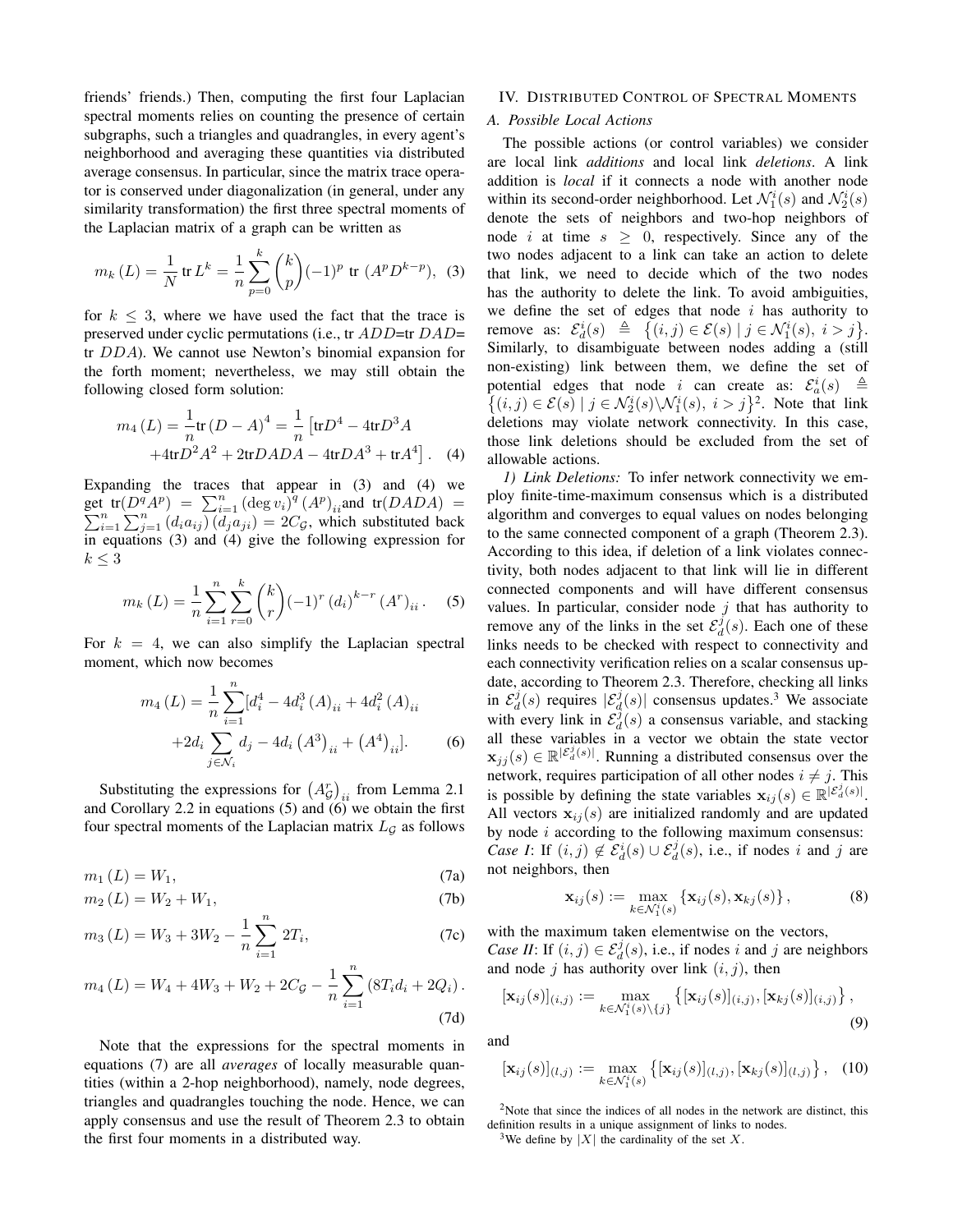# Algorithm 1 Connectivity verification

**Require:**  $\mathbf{x}_{ij} \in \mathbb{R}^{|\mathcal{E}_{d}^{i}|}$  for all  $j \in \mathcal{V}$  ; **Require:**  $T_{ij} = [0 \dots 1_i \dots 0]^T$ ,  $\forall j \in \mathcal{V}$ ; 1: **if**  $\exists j \in V$  such that  $\min\{T_{ij}\}=0$  **then** 2: Update  $x_{ij}$  by (8)–(11); 3:  $T_{ij} := \max_{k \in \mathcal{N}_i^1} \{ T_{ij}, T_{kj} \};$ 4: **else if**  $\min\{T_{ij}\} = 1$  for all  $j \in V$  then 5: Update  $\mathcal{E}_{\sigma}^{i}$  by (12); 6: end if

for  $l \neq i$ , where  $[\mathbf{x}_{kj}(s)]_{(l,j)} \in \mathbb{R}$  denotes the entry of  $\mathbf{x}_{kj}(s)$ corresponding to the link  $(l, j)$ ,

*Case III*: If  $(i, j) \in \mathcal{E}_d^i(s)$ , i.e., if nodes i and j are neighbors and node i has authority over link  $(i, j)$ , then

$$
[\mathbf{x}_{ii}(s)]_{(i,j)} := \max_{k \in \mathcal{N}_1^i(s) \setminus \{j\}} \left\{ [\mathbf{x}_{ii}(s)]_{(i,j)}, [\mathbf{x}_{ki}(s)]_{(i,j)} \right\}.
$$
\n(11)

Once consensus  $(8)$ – $(11)$  has converged, node *i* compares the entries  $[\mathbf{x}_{ii}(s)]_{(i,j)}$  and  $[\mathbf{x}_{ji}(s)]_{(i,j)}$  for all  $(i,j) \in$  $\mathcal{E}_d^i(s)$ . Since, violation of connectivity due to deletion of the link  $(i, j)$  would result in nodes i and j being in different connected components of the network,  $[\mathbf{x}_{ii}(s)]_{(i,j)} =$  $[\mathbf{x}_{ji}(s)]_{(i,j)}$  implies that the reduced network is still connected. Hence, we can define a set

$$
\mathcal{E}_{\sigma}^{i}(s) \triangleq \{(i,j) \in \mathcal{E}_{d}^{i}(s) | [\mathbf{x}_{ii}(s)]_{(i,j)} = [\mathbf{x}_{ji}(s)]_{(i,j)} \}, (12)
$$

containing the *safe* links adjacent to node i that if deleted, connectivity is maintained.

*2) Connectivity Verification:* The connectivity verification of link deletions, discussed in Section IV-A.1, is illustrated in Alg. 1. Convergence of the finite-time consensus (8)–(11) is captured by a vector of tokens  $T_{ij}(s) \in \{0,1\}^n$ , initialized as  $T_{ij}(s) := [0 \dots 1_i \dots 0]^T$  for all  $j \in V$  and indicating that node  $i$  has initialized the consensus variables for link deletions for which node  $j$  is responsible. In particular, when all tokens of all nodes have been collected (line 4, Alg. 1), then consensus has converged and the set of safe link deletions  $\mathcal{E}^i_{\sigma}(s)$  can be computed (line 5, Alg. 1).

## *B. Most Beneficial Local Action*

As discussed in Problem 1, the objective of this work is to minimize the error function  $\text{CME}(\mathcal{G}(s))$ . For this we propose a greedy algorithm, which for every time s selects the action that maximizes the quantity  $\text{CME}(\mathcal{G}(s))-\text{CME}(\mathcal{G}(s+1))$ , if such an action exists, and terminates if no such action exists. By construction, such an algorithm converges to a network that *locally* minimizes CME $(\mathcal{G}(s))$ , while in Section V, we show that it performs well in practice too. In particular, let

$$
\Delta m_1^{\pm(i,j)} = \pm \frac{2}{n},
$$
  
\n
$$
\Delta m_2^{\pm(i,j)} = \frac{2}{n} [1 \pm (d_i + d_j + 1)],
$$
  
\n
$$
\Delta m_3^{\pm(i,j)} = \frac{1}{n} [(3 \pm 6) (d_i + d_j) \pm 3(d_i^2 + d_j^2) + (6 \pm 2) \mp 6T_{ij}]
$$

denote the increments in the first three moments, where the notation  $\pm (i, j)$  indicates a link addition  $(+)$  or deletion (−) and the dependence on time s has been dropped for simplicity. (Similarly, one can obtain a complicated closedform expression for  $\Delta m_4^{\pm(i,j)}$ , which we omit due to space limitations.) Then, agent's  $i$  copy of the  $k$ -th spectral moment  $m_k^i(s)$  becomes

$$
m_k^{\pm(i,j)}(s) = m_k^i(s) + \Delta m_k^{\pm(i,j)}(s),
$$

and the associated centralized moment  $\bar{m}_k^{\pm(i,j)}$  $_k^{\pm (i,j)}(s)$  can be computed as in Section II. Then, for all possible actions discussed in Section IV-A, agent i computes the error function

$$
CME_{\pm(i,j)}(s) = \sum_{k=0}^{4} \left[ \left( \bar{m}_k^{\pm(i,j)}(s) \right)^{1/k} - \left( \bar{m}_k^* \right)^{1/k} \right]^2.
$$

Then, the local *most beneficial action* to the target centralized moments, namely, the action that results in the maximum decrease in the error function CME( $\cdot$ ), can be defined by<sup>4</sup>

$$
\nu_i(s) \triangleq \max \left\{\underset{j}{\text{argmin}} \left( \text{CME}_{\pm(i,j)}(s) - \text{CME}_i(s) \right) \right\},\,
$$

where  $CME_i(s)$  denotes agent i's copy of  $CME(s)$ , and the largest decrease in the error associated with action  $\nu_i(s)$ becomes:

$$
CME_i(s) = CME_{\pm(i,\nu_i(s))}(s)
$$

if  $\min_j(\text{CME}_{\pm(i,j)}(s) - \text{CME}(s)) \leq 0$  and  $\text{CME}_i(s) = D$ , otherwise. Note that  $CME<sub>i</sub>(s)$  is nontrivially defined only if the exists a link adjacent to node  $i$  that if added or deleted decreases the error function  $CME(\cdot)$ . Otherwise, a large value  $D > 0$  is assigned to CME<sub>i</sub>(s) to indicate that this action is not beneficial to the final objective. We can include all information of a best local action in the vector

$$
\mathbf{v}_i(s) \triangleq \begin{bmatrix} i & \nu_i(s) \ \text{CME}_i(s) \ \bar{\mathbf{m}}_{\pm(i,\nu_i(s))}(s) \end{bmatrix}^T \in \mathbb{R}^7
$$

containing the local best action  $(i, \nu_i(s))$ , the associated distance to the desired moments  $CME<sub>i</sub>(s)$ , and the vector of centralized moments  $\bar{\mathbf{m}}_{\pm}(i,\nu_i(s))(s)$  due to this action. In the following section we discuss how to compare all local actions  $v_i(s)$  for all nodes  $i \in V$  to obtain the one that decreases the distance to the desired moments the most.

# *C. From Local to Global Action*

We propose a control scheme where the desired local actions  $v_i(s)$  are propagated in the network, along with vectors of tokens  $T_i(s) \in \{0,1\}^n$ , initialized as  $T_i(s) :=$  $[0 \dots 1_i \dots 0]^T$ , indicating that node *i* has transmitted its desired action. During every iteration of the algorithm, every node i communicates with its neighbors and updates its vector of tokens  $T_i(s)$  (line 3, Alg. 2), as well as its desired action  $v_i(s)$  with the action  $v_j(s)$  corresponding to the node  $j$  that contains the smallest distance to the target moments  $[v_j(s)]_3$ , i.e.,

$$
j \in \operatorname{argmin}_{k \in \mathcal{N}_1}{\left\{ \left[ \mathbf{v}_i(s) \right]_3, \left[ \mathbf{v}_k(s) \right]_3 \right\}}.
$$

<sup>4</sup>The max in the expression bellow indicates that in case of ties in the min, the highest index node wins.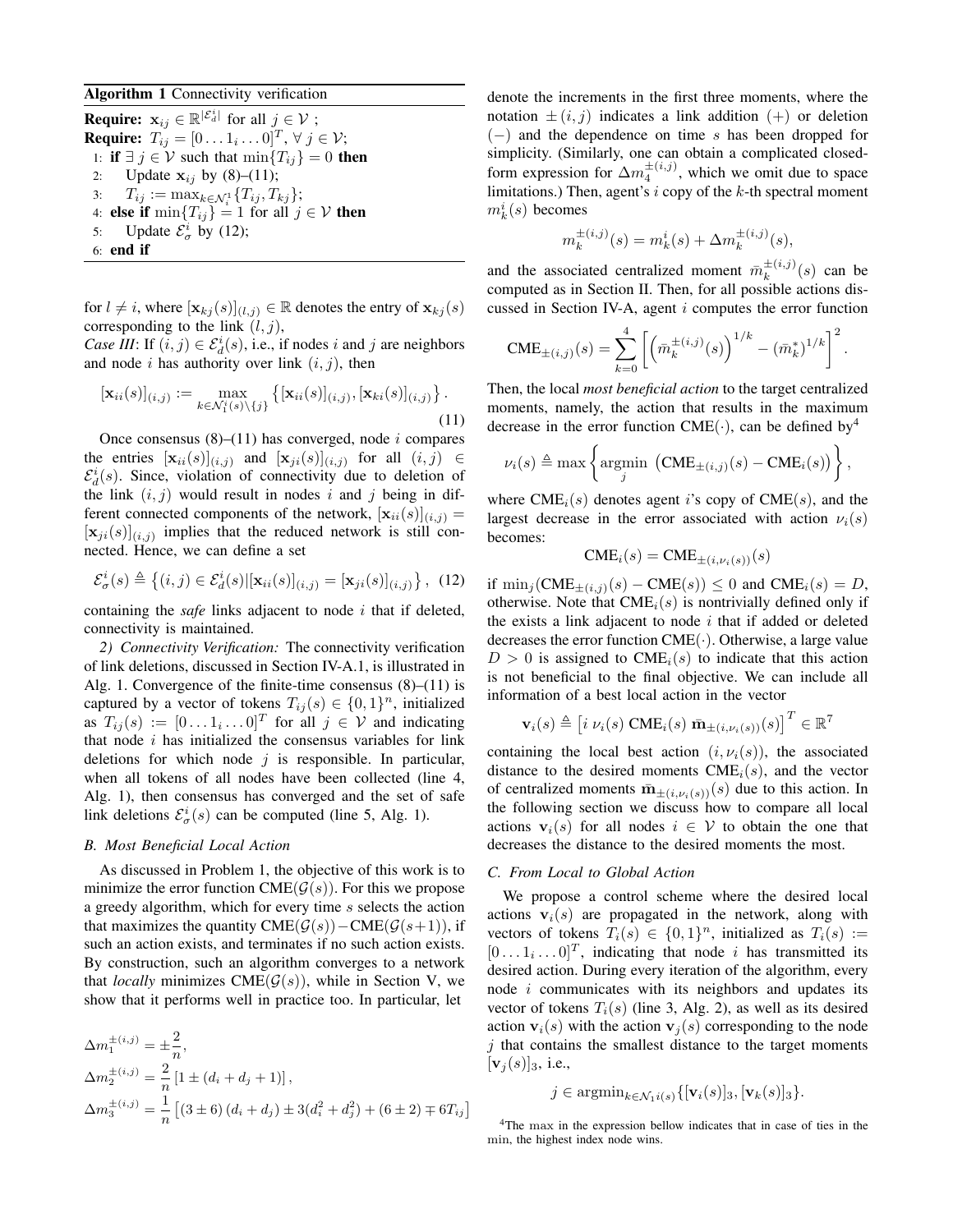#### Algorithm 2 Globally most beneficial action

**Require:**  $\mathbf{v}_i \triangleq [i \; \nu_i \; \text{CME}_i \; \bar{\mathbf{m}}_{\pm (i, \nu_i)}]^T;$ **Require:**  $T_i := [0 \dots 1_i \dots 0]^T;$ 1: if  $\min\{T_i\} = 0$  then 2:  $\mathbf{v}_i := \mathbf{v}_j$ , with  $j = \max_{i \in \mathcal{N}_1} \{ \argmin_{k \in \mathcal{N}_1^i} \{ [\mathbf{v}_i]_3, [\mathbf{v}_k]_3 \};$ 3:  $T_i := \max_{j \in \mathcal{N}_1^i} \{T_i, T_j\};$ 4: **else if**  $\min\{T_i\} = 1$  and  $[\mathbf{v}_i]_3 < D$  **then** 5: Update  $\mathcal{N}_i$ ,  $\bar{\mathbf{m}}_i$  and CME<sub>i</sub> according to (13)–(16); 6: **else if**  $\min\{T_i\} = 1$  and  $[\mathbf{v}_i]_3 = D$  **then** 7: No beneficial action. Algorithm has converged; 8: end if

In case of ties in the distances to the targets  $[v_i(s)]_3$ , i.e., if  $\mathrm{argmin}_{k \in \mathcal{N}_1^i(s)} \{[\mathbf{v}_i(s)]_3, [\mathbf{v}_k(s)]_3\}$  contains more than one nodes, then the node j with the largest label is selected (line 2, Alg. 2). Note that line 2 of Alg. 2 is essentially a minimum consensus update on the entries  $[v_i(s)]_3$  and will converge to a common outcome for all nodes when they have all been compared to each other, which is captured by the condition  $\min_{j=1}^n T_{ij}(s) = 1$  (lines 4 and 6, Alg. 2). When the consensus has converged, if there exists a node whose desired action decreases the distance to the target moments, i.e., if  $[v_i(s)]_3 < D$  (line 4, Alg. 2), then Alg. 2 terminates with a greedy action and node  $i$  updates its set of neighbors  $\mathcal{N}_1^i(s)$  and vector of centralized moments  $\bar{\mathbf{m}}_i(s)$ (line 5, Alg. 2). If the optimal action is a link addition, i.e., if  $[v_i(s)]_2 \notin \mathcal{N}_1^i(s)$ , then

$$
\mathcal{N}_1^i(s+1) := \mathcal{N}_1^i(s) \cup \{ [\mathbf{v}_i(s)]_2 \}.
$$
 (13)

On the other hand, if the optimal action is a link deletion, i.e., if  $[v_i(s)]_2 \in \mathcal{N}_1^i(s)$ , then

$$
\mathcal{N}_1^i(s+1) := \mathcal{N}_1^i(s) \setminus \{ [\mathbf{v}_i(s)]_2 \}.
$$
 (14)

In all cases, the centralized moments and error function are updated by

$$
\bar{\mathbf{m}}_i(s+1) := [\mathbf{v}_i(s)]_{4:7} \tag{15}
$$

and

$$
\text{CME}_i(s+1) := [\mathbf{v}_i(s)]_3,\tag{16}
$$

respectively, where  $[\mathbf{v}_i(s)]_{4:7} = [[\mathbf{v}_i(s)]_4 \dots [\mathbf{v}_i(s)]_7]^T$ . Finally, if all local desired actions increase the distance to the target moments, i.e., if  $[v_i(s)]_3 = D$  (line 6, Alg. 2), then no action is taken and the algorithm terminates with a network topology with almost the desired spectral properties. This is because no action exists that can further decrease the distance to the target moments.

#### *D. Synchronization*

Synchronization of all processes in the absence of a common clock is necessary for correctness of the proposed control scheme. Here, we employ the approach proposed in [18]. Details are omitted due to space limitations.



Fig. 1. Structures of the two-stars network (a) and the network returned by our algorithm (b).



Fig. 2. Empirical cumulative distribution functions for the eigenvalues of the two-stars graph (blue) and the graph returned by our algorithm (red).

### V. NUMERICAL SIMULATIONS

*Example 1 (Two-stars network):* We consider a two-stars graph on 20 nodes (Fig. 1(a)). We initialize our algorithm with a random graph on 20 nodes and try to approximate the first four central moments of the two-stars graph. In our simulations, we observe that the error function quickly reaches a neighborhood of zero but does not reach zero exactly. Instead of obtaining the two-stars graph as a final result, our algorithm returns the network shown in Fig. 1(b). Although both graphs are different, the eigenvalue spectra of the desired two-star network and the network in Fig. 1(b) are still very similar, as shown in Fig. 2.

*Example 2 (Chain vs. ring networks):* The objective of this example is to illustrate how two structurally similar target graphs, such as a chain and a ring, may affect the performance of our algorithm. In particular, if we run our algorithm to control the moments of an initially random graph towards the moments of a chain graph, we observe how the error function converges exactly to zero in finite time. Furthermore, the final result of our algorithm is an exact reconstruction of the chain graph. Nevertheless, when transforming the target graph from a chain graph into a ring graph (by adding a single link), an exact reconstruction is very difficult. In Fig. 3, we illustrate some graphs returned by our algorithm for different initial conditions when we control the set of moments toward the moments of a ring network on 20 nodes. Observe that, although the algorithm tends to create long cycles and the majority of nodes have degree two, it fails to recreate the exact structure of the ring graph